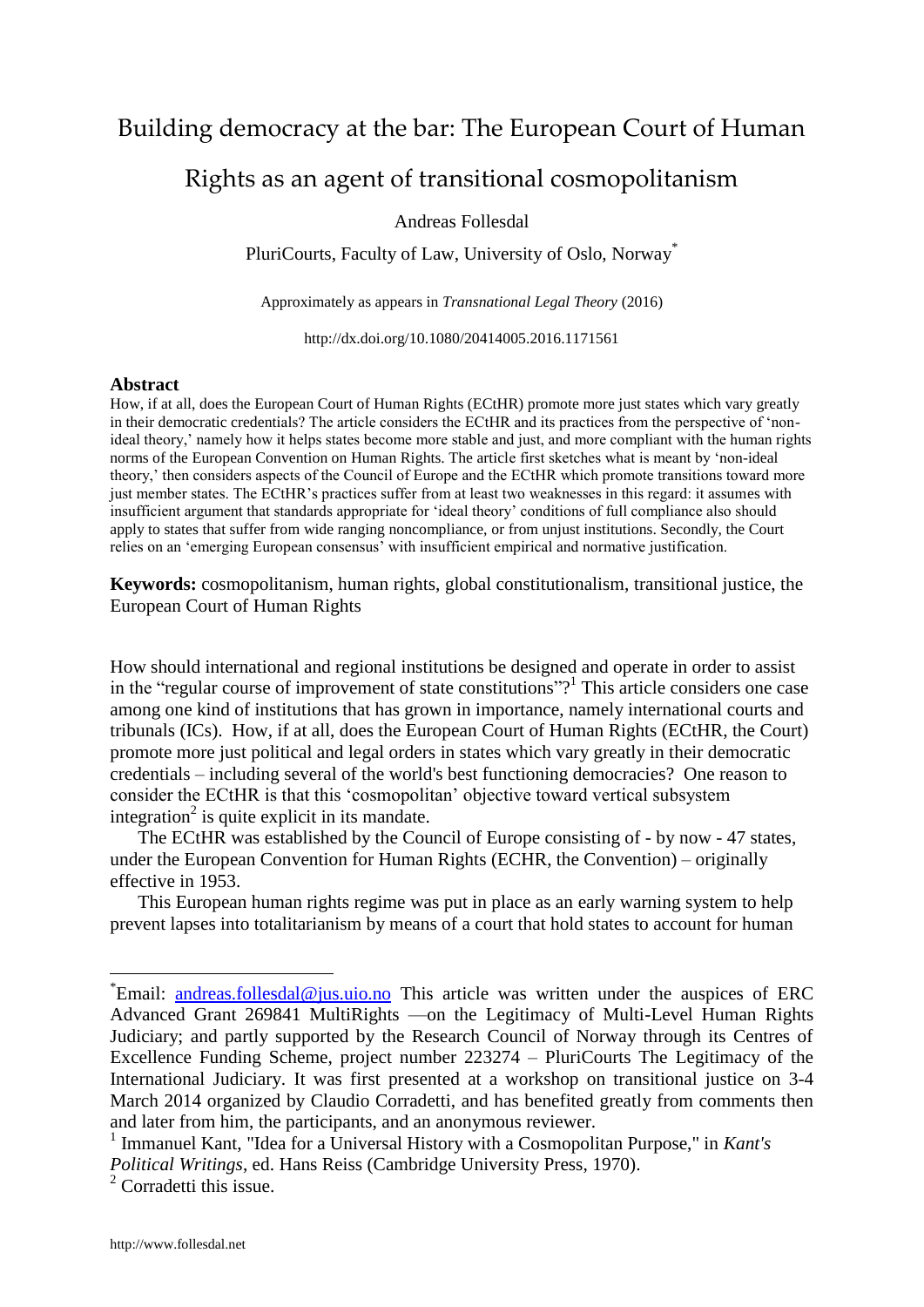rights violations.<sup>3</sup> The objective of the ECHR stated in its Preamble clearly laid out this mission:

Reaffirming their profound belief in those fundamental freedoms which are the foundation of justice and peace in the world and are best maintained on the one hand by an effective political democracy and on the other by a common understanding and observance of the human rights upon which they depend;

Being resolved, as the governments of European countries which are like-minded and have a common heritage of political traditions, ideals, freedom and the rule of law, to take the first steps for the collective enforcement of certain of the rights stated in the Universal Declaration<sup>4</sup>

The ECtHR's intended role in vertical subsystem integration is explained in Article 19: its task is to "ensure the observance of the engagements undertaken by the High Contracting Parties in the Convention and the Protocols thereto."

Over time, the main contribution of the Convention and the Court slowly changed to fine-tune "well-functioning democracies." The new crop of member states of the Council of Europe post 1989 caused the ECtHR to return to its earlier focus on less stable democracies, whilst at the same time supporting more well-functioning states. Several measure of indicators of democracy show a great variation among European states in this regard. The "European Commission for Democracy through Law" – the "Venice Commission" of the Council of Europe - regularly reports the need for constitutional and legislative reforms to improve the "Functioning of democratic institutions and the protection of fundamental rights." Likewise, the "Democracy Audit," the "Democracy Index," the Polity scale and other analyses score the signatory states from 'top ten' to 'low' on various indicators of democratic quality.<sup>5</sup> This broadened scope of signatory states makes it even more pertinent to study the ECtHR's contribution to vertical integration, transitional justice and infra-democratic transitions.

The present article looks at how elements of the ECtHR and its practices actually contribute to these tasks, regarded as parts of 'non-ideal theory.' What are some of the ways the ECtHR helps move states at various levels of democratic quality and human rights compliance toward more stable and just legal and political orders –becoming ever more compliant with the human rights norms of the European Convention on Human Rights?

One of the important challenges for the institutional design and the discretion of the judges for these 'non-ideal', transitional and integrative objectives is that the ECtHR must both support states emerging from authoritarian regimes yet avoid criticism from the more well behaving states of the Council of Europe. The 'democratic spirit' of some of the latter states can hardly be doubted; their citizens enjoy comparatively high scores on most standards of good governance, democracy and political trust in government, and the

<sup>3</sup> Lord Woolf, *Review of the Working Methods of the European Court of Human Rights*, Http://Www.Echr.Coe.Int/Documents/2005\_Lord\_Woolf\_Working\_Methods\_Eng.Pdf (The European Court of Human Rights, 2005).

<sup>&</sup>lt;sup>4</sup> Council of Europe, "European Convention for the Protection of Human Rights and Fundamental Freedoms, as Amended by Protocols Nos. 11 and 14. Entry into Force 3 September 1953," in *ETS 5; 213 UNTS 221*1950)), Preamble.

<sup>&</sup>lt;sup>5</sup> http://www.worldaudit.org/democracy.htm; www.eiu.com;

http://www.systemicpeace.org/polityproject.html.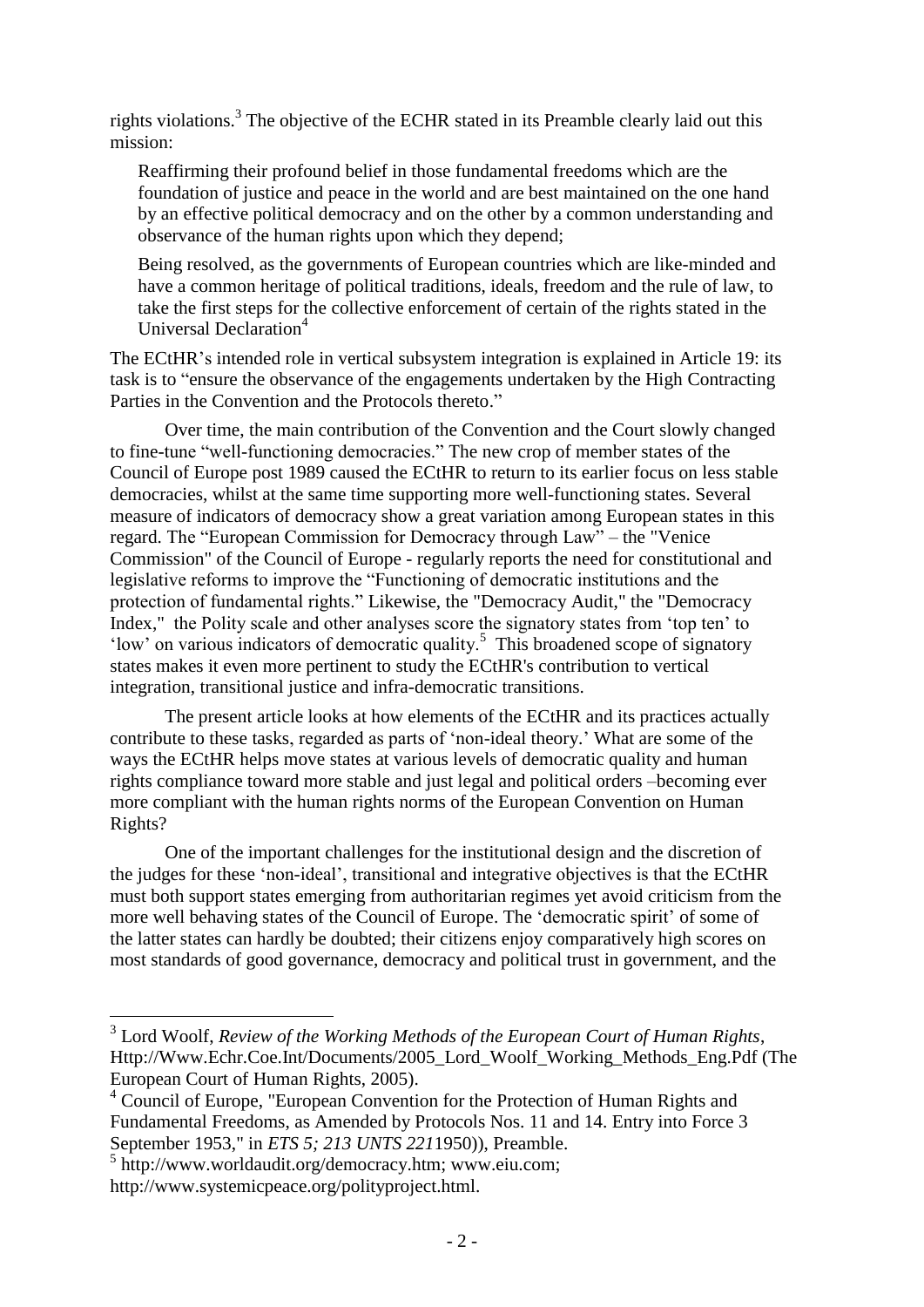citizenry has low levels of relative poverty.<sup>6</sup> On the one hand, the scepticism from these more stable democracies fits with Moravcsik's claim that resistance to the ECHR was higher in precisely such states, rather than where governments are afraid that the opposition will backslide on human rights commitments if they got to power.<sup>7</sup> On the other hand we might suspect that such states have little to complain about, since they can be expected to seldom violate the human rights conventions they have signed. Statistics bear this out: in 2011 the Nordic states and the UK were responsible for 1,5% of the violations found by the ECtHR. This is much less than the per capita would suggest, since these states include 10.7 % of the population of the Council of Europe member states.<sup>8</sup> For such states, intervention by the ECtHR raises worries about the legitimacy of such interference in democratically legitimated governance – challenges which do not arise with the same weight when the ECtHR intervenes in less well functioning democracies.

The present article first sketches what is here meant by 'non-ideal theory.' The next sections consider several aspects of the Council of Europe and the ECtHR which appears particularly apt to promote transitions toward more just member states: does the Court help promote domestic human rights protection? If so, what are the mechanisms, and what are some of the risks? I shall argue that the Court's practices suffer from at least two weaknesses when assessed as contributing to infra-democratic transitions and transitional justice generally. Firstly, the Court seems to assume that standards appropriate for 'ideal theory' conditions of full compliance also should apply under non-ideal circumstances – e.g. to states that suffer from large scale noncompliance, or from unjust institutions. I illustrate this with reference to the Court's insistence on democratic modes of governance. Secondly, the Court seems to rely on an 'emerging European consensus' when engaging in interpretation of the Convention, in ways that require far more empirical and normative justification.

## **1 Non-ideal theory**

 $\overline{a}$ 

An important strand of normative theory is often labeled "ideal theory." Elaborating on distinctions introduced by John Rawls, the subject matter of such contributions are the appropriate standards of legitimacy for a complex of institutions when there is a general match between the institutions and these standards, and where most actors follow those rules. "Non-ideal" normative theory, on the other hand, concerns the appropriate standards for improving on institutions which fail to satisfy the appropriate normative principles, and standards for action under various circumstances of 'partial compliance' when some actors do not comply.<sup>9</sup> The first of these may be labelled 'Transitional justice theory', the latter 'partial

<sup>6</sup> Democracy Index 2008, United Nations Development Programme, "Human Development Report 2009" (2009) .

<sup>7</sup> Andrew Moravcsik, "Explaining International Human Rights Regimes" (1995) 1 *European journal of international relations* 157-89.

<sup>8</sup> In 2011 the ECtHR made a total of 1157 judgments finding violations in 987 of them. Of these, the ECtHR made 37 judgments about Denmark, Finland, Iceland, Norway, Sweden, and the United Kingdom, and found violations in only 15 of these cases. [Denmark 6/1, Finland 7/5, Iceland 0/0, Norway 1/1, Sweden 4/0; and the UK 19/8] (European Court of Human Rights, "Statistics 1/1-31/3 2012" (2012) , pp 12-13). In 2011 these states had  $[5561+5375+318+4920+9416+62436]$  = 88 million persons, of almost 819 million living in the Council of Europe states. European Court of Human Rights, "Analysis of Statistics 2011"  $(2012)$ .

<sup>9</sup> John Rawls, *A Theory of Justice* (Harvard University Press, 1971), 244-6; John Rawls, *The Law of Peoples* (Harvard University Press, 1999).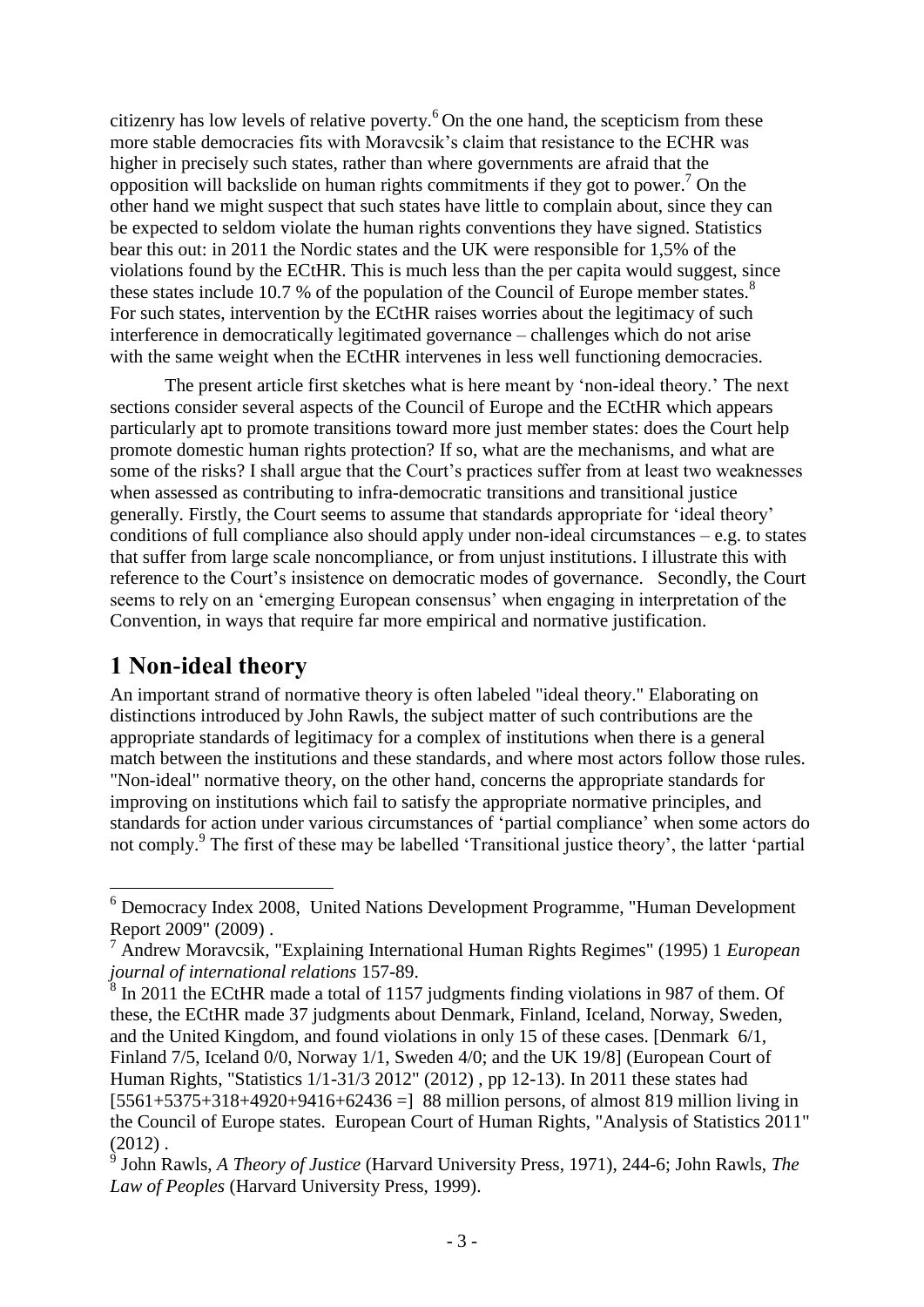compliance theory.' Among the normative requirements of 'transitional justice' in this sense are parts of what Rawls called the *duty of justice*:

to support and comply with just institutions that exist and apply to us. It also constrains us *to further just arrangements not yet established*, at least when this can be done without too much cost to ourselves.<sup>10</sup>

Some of the challenges for a legitimate human rights judiciary today concern several issues of non-ideal theory – both transitional justice and 'partial compliance'. How can such human rights courts and tribunals help correct such human rights violations as occur – be they more severe and systematic or less -, help prevent future human rights violations, and help societies address past human rights violations and those who committed them. An added challenge is that the states subject to such courts and tribunal often vary greatly in their ability and willingness to comply with the relevant human rights norms. The legal human rights norms and the treaty bodies must be constructed and interpreted with these challenges in mind. The mandate and practices of the ECtHR must thus be appropriate both for generally well-functioning, human rights respecting rule of law states, and at the same time also serve its purpose with somewhat similar standards toward states that are unwilling or unable to respect these human rights. Alternatively, we will need a defense of why *other* human rights standards apply, which these are, and with what authority the ECtHR should decide which member state should be held to which set of standards.

# **2 Does the ECtHR help?**

The impact of the ECtHR is mixed. In assessing its effectiveness, we must keep in mind the fairly modest ambitions of its founding states, and its role as one body within a complex multi-level system of political and legal governance.

Even though the states have subjected themselves to the ECtHR, the ECtHR is *not* authorized to promote and protect human rights by *all* means. As all courts, it is a weak branch of 'government.' Neither the function, the composition nor the mode of operation of the ECtHR is set up to provide a 'collective supranational voice of reason and morality' as Benvenisti claims.<sup>11</sup> Rather, the express task of the ECtHR is limited to "ensure the observance of the engagements undertaken by the High Contracting Parties."<sup>12</sup> The role of ECtHR with regard to furtherance of respect and promotion of human rights is thus really 'subsidiary' or supportive and supplementary to states. We must also recall that the ECtHR interact with several other bodies in a multi-level legal order. Other Council of Europe bodies serve important roles in conjunction with the ECtHR: In particular, the Committee of Ministers which consists of the Foreign Affairs Ministers of all the member states, or their diplomatic representatives, supervises the execution of the judgments of the ECtHR.<sup>13</sup> Furthermore, the interaction between ECtHR and the European Union is also crucial to understand and assess the impact of the ECtHR.

Yet, central actors remain states. To assess the impact of the ECtHR we therefore need suitable baselines, for instance by envisioning and specifying how well states *de facto* would comply with the ECHR requirements if the states were *not* signatories and subject to the ECtHR. For those states with many complaints against them, the issue is then whether the ECtHR has any positive impact – given such a domestic lack of ability and/or will.

 $10$  Rawls 1971: 115, my emphasis.

 $11$  Eyal Benvenisti, "Margin of Appreciation, Consensus, and Universal Standards" (1999) 31 *International law and politics* 843-54, 852.

 $12$  Art 19 ECHR.

 $13$  Article 46(2) ECHR.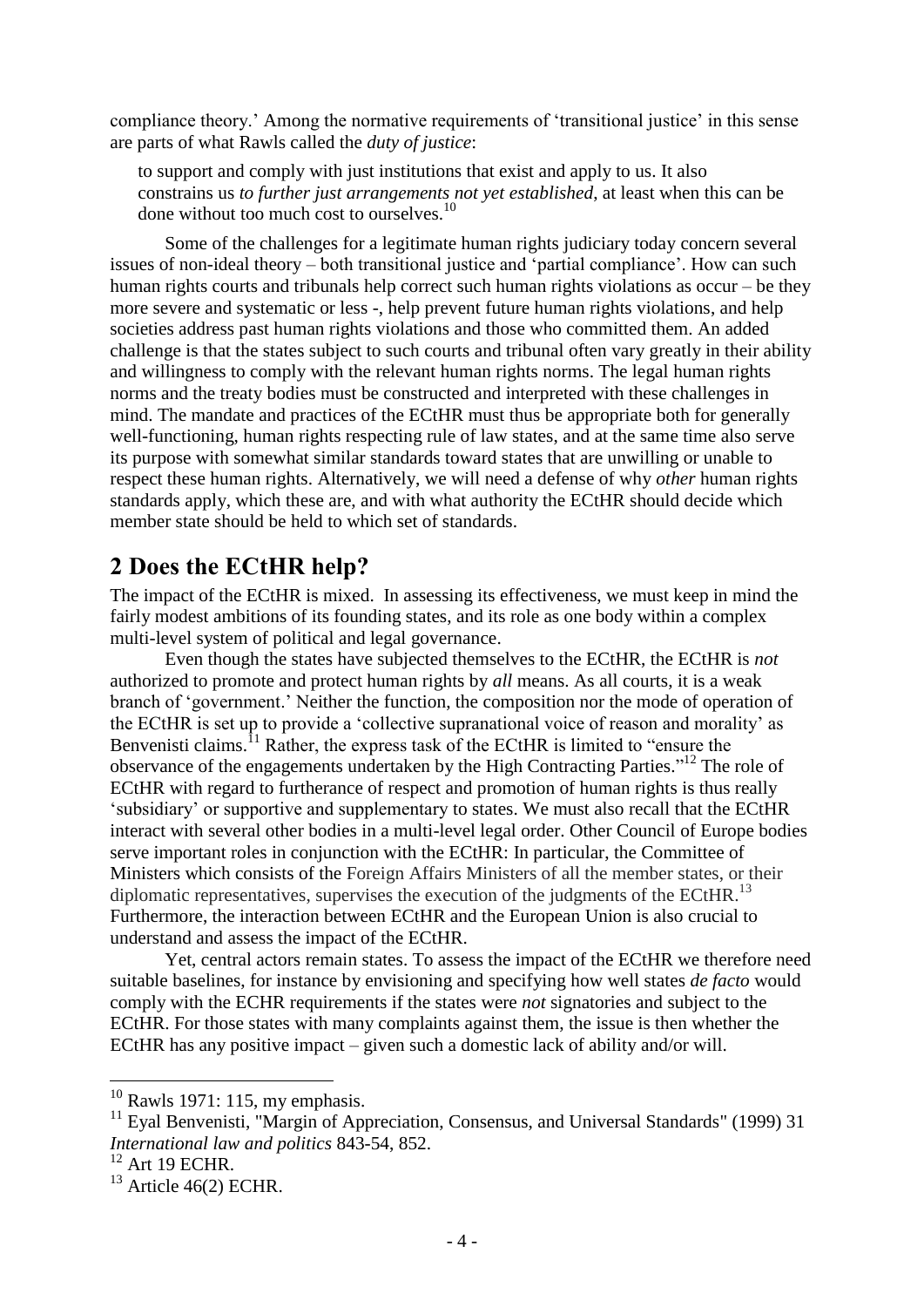There is indeed evidence that the ECtHR does promote the objectives of the Convention.<sup>14</sup> Scholars also note that international human rights courts may be detrimental to human rights compliance in some states under some conditions - especially in well-functioning democracies. <sup>15</sup> Some of the mechanisms are well known: the ECtHR may contribute to domestic courts' invalidating domestic laws; they may mobilize domestic groups, or serve as a gate keeper to the European Union.

In the following I consider various such aspects of the ECtHR to illustrate a somewhat different point: how it may be taken to serve 'transitional justice' and infra-democratic transitions. More precisely: What are ways by which the ECtHR can contribute to establish, promote and maintain minimal constitutional thresholds at the state level? It may thus contribute to "transitional constitutionalism" – including 'minor' adjustments' - toward a more legitimate legal cosmopolitan project. I first comment on the institutional role it has as a gatekeeper to the Council of Europe and to the EU, thus serving to promote human rights compliance in states that aspire to join. I then consider how the ECtHR functions as a judiciary: its objectives and its rulings aimed to improve justice specified as compliance with the ECHR; before finally looking at three aspects of the Court's interpretative practice which illuminate the delicate challenges of transitional justice and infra-democratic transitions compared to justice under conditions of general compliance. 16

# **3 The ECHR as gatekeeper to the EU**

The ECHR and the Court assists in bolstering domestic respect for human rights as a requirement for states that seek membership in the Council of Europe (CoE) and the European Union. Thus some states, including Belarus and Kazakhstan, are not members of the CoE due in part to their lack of sufficient compliance with human rights norms. [Belarus](http://en.wikipedia.org/wiki/Belarus) had a special guest status rescinded due to undemocratic referendums and constraints on freedom of expression.<sup>17</sup> The Parliamentary Assembly has urged [Kazakhstan](http://en.wikipedia.org/wiki/Kazakhstan) to improve its democratic and human rights records if it is to enjoy observer status – arguably indicating requirements for eventual full membership in the  $CoE<sup>18</sup>$  Arguably, the prospects of membership in the CoE and in the EU sometimes create sufficient pull that a state decides to improve its human rights standards in line with the ECHR standards and the ECtHR.

# **4 The ECtHR promoting compliance with the ECHR**

The most obvious contribution of the ECtHR for transitional justice and infra-democratic

 $14$  Laurence R. Helfer and Erik Voeten, "Do European Court of Human Rights Judgments Promote Legal and Policy Change?" (2011) *Working Paper* 

*http://scholarship.law.duke.edu/faculty\_scholarship/2402* .

<sup>15</sup> Andrew T. Guzman and Katerina Linos, "Human Rights Backsliding" (2014) *102 California Law Review* .

 $16$  Several authors have addressed these or related issues in depth, including features of the case law, including Eva Brems, "Transitional Justice in the Case Law of the European Court of Human Rights" (2011) 5 *The International Journal of Transitional Justice* 282-303, concerning compensation and restitution after World War II, post Communism and the war in former Yugoslavia; and Tom Allen, "Restitution and Transitional Justice in the European Court of Human Rights" (2007) 13 *Columbia Journal of European Law* 1-46 concerning restitution of property.

<sup>&</sup>lt;sup>17</sup> Parliamentary Assembly of the Council of Europe PACE, "Situation in Kazakhstan and Its Relations with the Council of Europe" (2006).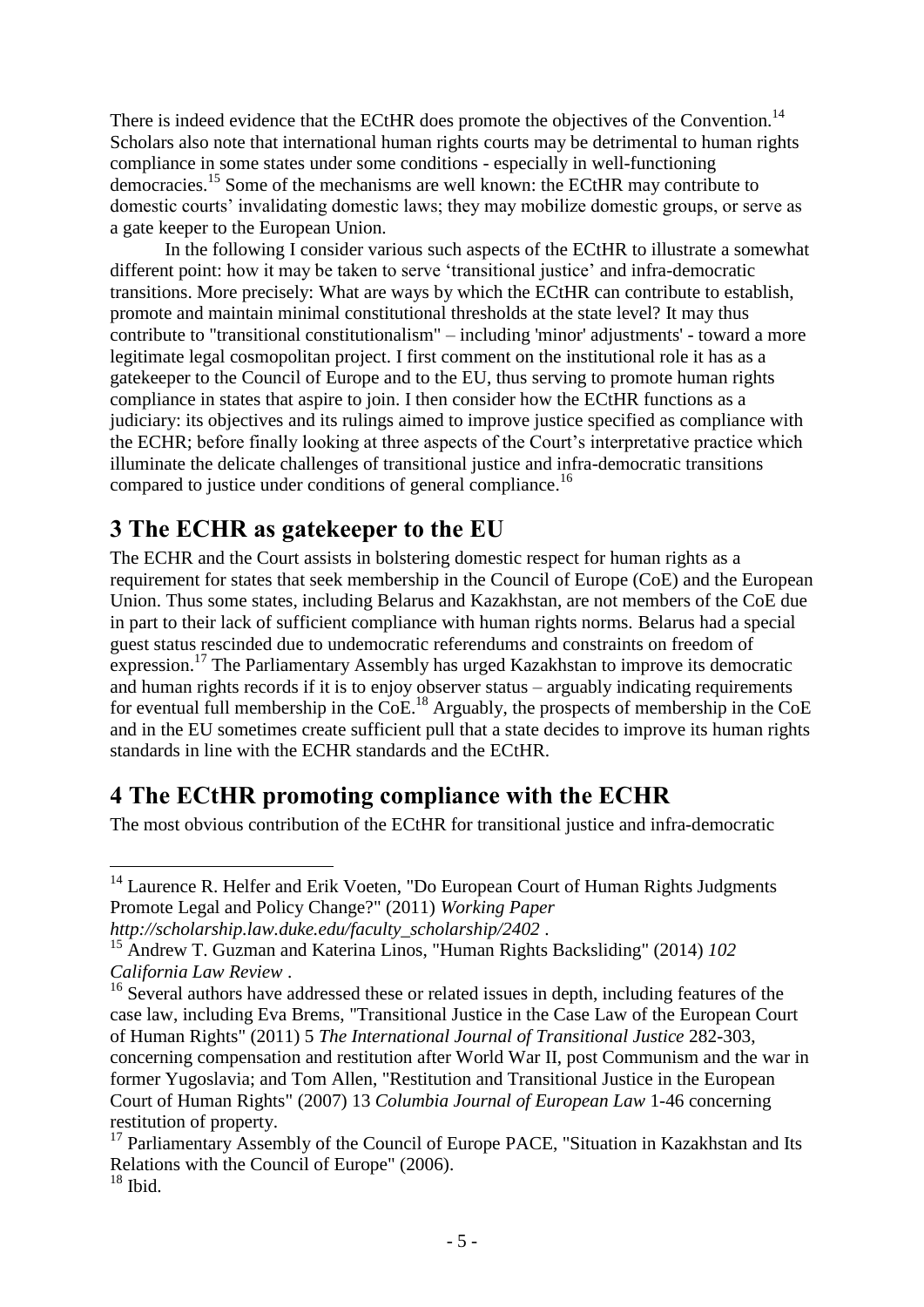transitions is presumably that it helps ensure compliance with the ECHR. Several aspects of its objectives and general practice are worth mention.

Firstly, the objective of the ECtHR is not uniformity but high minimum levels of human rights protection. In some ways this is a less demanding aim for the Court and the states; in other ways this demands much of the state – and of the Court. The Preamble of the ECHR makes clear that the aim is not to harmonize European states to one social model. Rather, the aim is to establish high minimum levels of human rights protection. "Surely the Convention did not mean to efface all national differences in the name of uniformity, but instead to set a minimum level of compatibility."<sup>19</sup> Thus the states are not required to revise all institutions in accordance with a particular institutional blueprint, so differences among member state policies is not a symptom that the ECtHR has a low impact. This underscores the need to differentiate among international courts: this objective is different, less Procrustean – and perhaps less controversial - than that of the Court of Justice of the European Union which must explicitly harmonize several policy areas among the member states when necessary to liberalize free movement etc.<sup>20</sup>

On the other hand, the ECtHR challenges state sovereignty in several ways. Individuals may petition the Court.<sup>21</sup> The individual complaints procedure is open to more than 800 million people in the Council of Europe states. This is of course part of the reason for the severe backlog of cases. Note, however, that of the many cases brought, only five to ten per cent will eventually be deemed admissible. Of particular interest for the challenges of transitional justice, note that more than 65 per cent of the cases are brought against only six states: Russia, Turkey, Italy, Romania, Ukraine and Serbia.

The kinds of responses required of the states also underscore the impact of the Court. When a state is found in violation of the ECHR, the Court will require that it compensates the victims. But the Court also has further objectives. The human rights standards may require changes close to the core of sovereignty, such as voting rights of minorities, curriculum in public schools, established practices of gender discrimination, etc. – thus often fostering legal or constitutional changes of many kinds. Thus even well-functioning democracies may be required to undertake infra-democratic transitions. Such institutional changes are especially apparent for cases of repeat noncompliance. The ECtHR seeks to 'nudge' national courts, parliaments and executives in the member states to implement the ECHR requirements. States are often required to take 'general measures' to prevent similar violations from occurring in the future, by making changes to legislation or policies. The Court usually leaves it to the state to decide what to do as long as the outcome is consistent with the ECHR. However, when states fail to make such changes and continue to generate cases brought before the Court, it has established a 'pilot case procedure,' first in the case Broniowski v. Poland.<sup>22</sup> The Court seeks to identify the structural problems which leads to such repetitive cases, and requires the State to address these problems – sometimes in quite specific ways.

A final aspect of the Court's practice relevant for our purposes is that the Court seems committed to an empirical claim that securing well-functioning domestic democratic rule helps promote human rights. The Preamble of the ECHR states as an empirical premise that

 $19$  Paulo G. Carozza, "Uses and Misuses of Comparative Law in International Human Rights: Some Reflections on the Jurisprudence of the European Court of Human Rights" (1998) 73 *Notre Dame Law Review*, 1228.

 $20$  European Council, "Treaty of Lisbon Amending the Treaty on European Union and the Treaty Establishing the European Community, Signed at Lisbon, 13 December 2007" (2007) 50 *Official Journal of the European Union* , Art 46.

 $21$  Article 34 ECHR.

<sup>22</sup> *Bronioiwski v Poland*, ECtHR Grand Chamber (2004)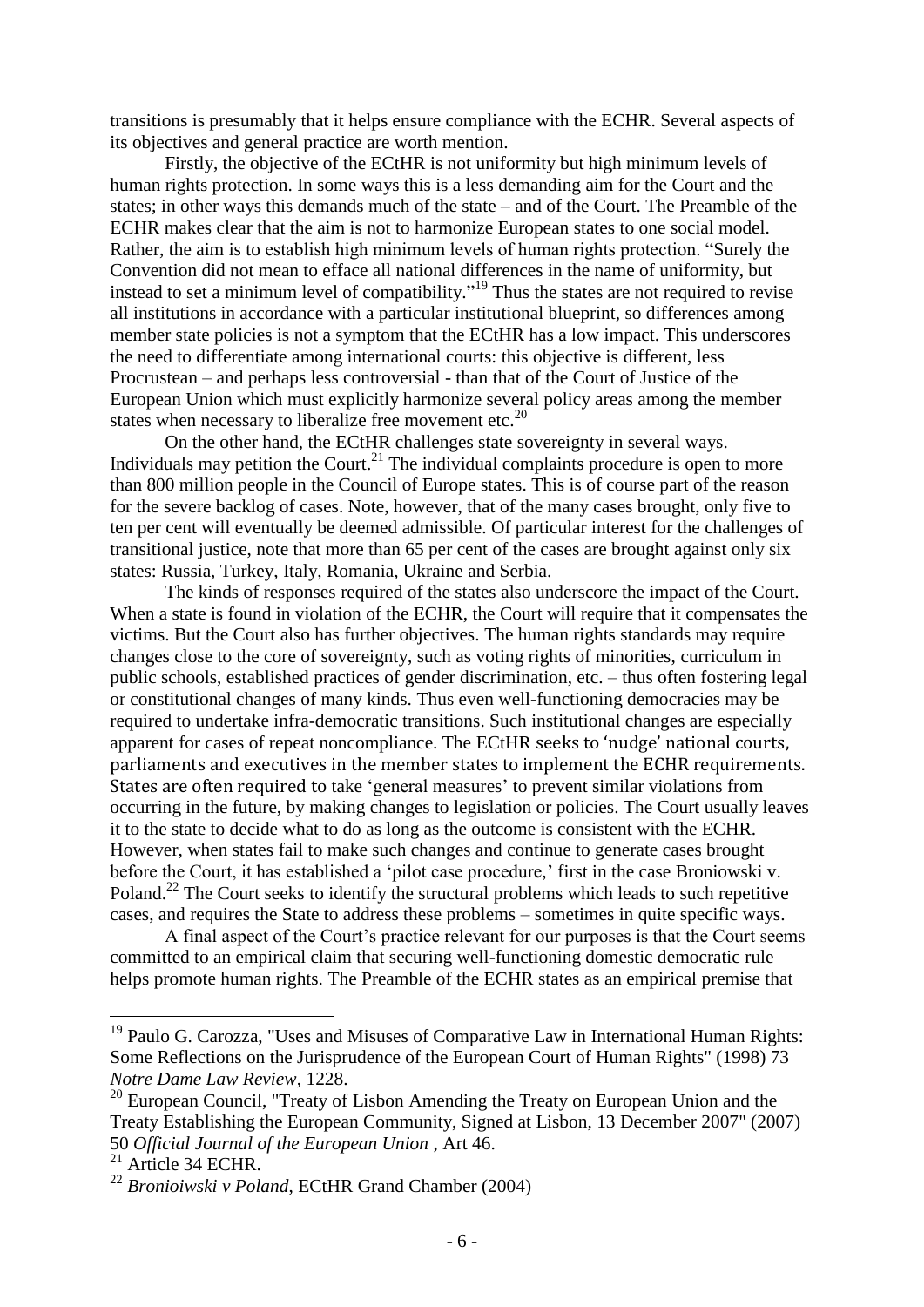democracy is the best way to promote and maintain fundamental freedoms for all:

… Reaffirming their profound belief in those fundamental freedoms which are the foundation of justice and peace in the world and are best maintained on the one hand by an effective political democracy and on the other by a common understanding and observance of the human rights upon which they depend;

This would at first hand appear to be a statement in ideal theory: that democratic mechanisms are instrumentally important to *maintain* a just domestic legal order. Evidence for such an instrumental role of democracy is contested, though there is broad support for some specific mechanisms.<sup>23</sup> This may be one good reason why the Court is particularly attentive to protect the human rights required for democratic decision making, including freedom of expression and assembly. However, note that this is part of nonideal theory: the Court insists on protecting these rights pertaining to democracy also for clearly less than ideal settings. In particular, the Court is very reluctant in granting states exemption from respect for these rights even in emergencies. The Court thus seems to assume that democratic modes of governance are helpful also for improving on present injustice.

## **5 Dynamic interpretation**

We now turn to consider aspects of how the Court interprets and applies the ECHR in modes conducive to transitional justice and infra-democratic transitions. The ECtHR must often interpret the Convention 'dynamically' (sometimes this practice is called 'evolutive' or 'evolving' interpretation). The aim is to make the ECHR relevant for contemporary issues, and in accordance with present values in Europe. <sup>24</sup> For instance, in *Tyrer v. United Kingdom*  the Court found that corporal punishment by birching over time had become degrading and thus unacceptable:

The Court must also recall that the Convention is a living instrument which, as the Commission rightly stressed, must be interpreted in the light of present-day conditions. In the case now before it the Court cannot but be influenced by the developments and commonly accepted standards in the penal policy of the member States of the Council of Europe in this field<sup>25</sup>

Other examples of dynamic interpretation that goes beyond what the state parties presumably intended in the 1950s include rejection of the death penalty, <sup>26</sup> rejection of certain differences in establishing maternity for ' legitimate' and 'illegitimate' children, <sup>27</sup> and decriminalization of homosexuality.<sup>28</sup>

Why has this practice emerged, and what are we to make of its role for transitional justice and for infra-democratic transitions?

Many treaties are interpreted dynamically. The treaty makers wanted them to apply to new situations, and used 'generic terms' to express the treaties' object and purpose. The treaty bodies are mandated to thus interpret the treaties in light of their object and purpose, according to the Vienna Convention on the law of treaties Art 31:

 $^{23}$  Thomas Christiano, "An Instrumental Argument for a Human Right to Democracy" (2011) 39 *Philosophy and Public Affairs* 142-76.

<sup>&</sup>lt;sup>24</sup> Cossey v United Kingdom, ECtHR, Plenary A, 184 (1990)

<sup>25</sup> *Tyrer v United Kingdom*, ECtHR Series A No. 26 (1978)

<sup>26</sup> *Soering v the United Kingdom*, (1989)

<sup>27</sup> *Marckx v Belgium*, ECtHR 31(1979)

<sup>28</sup> *Dudgeon vs. United Kingdom*, ECtHR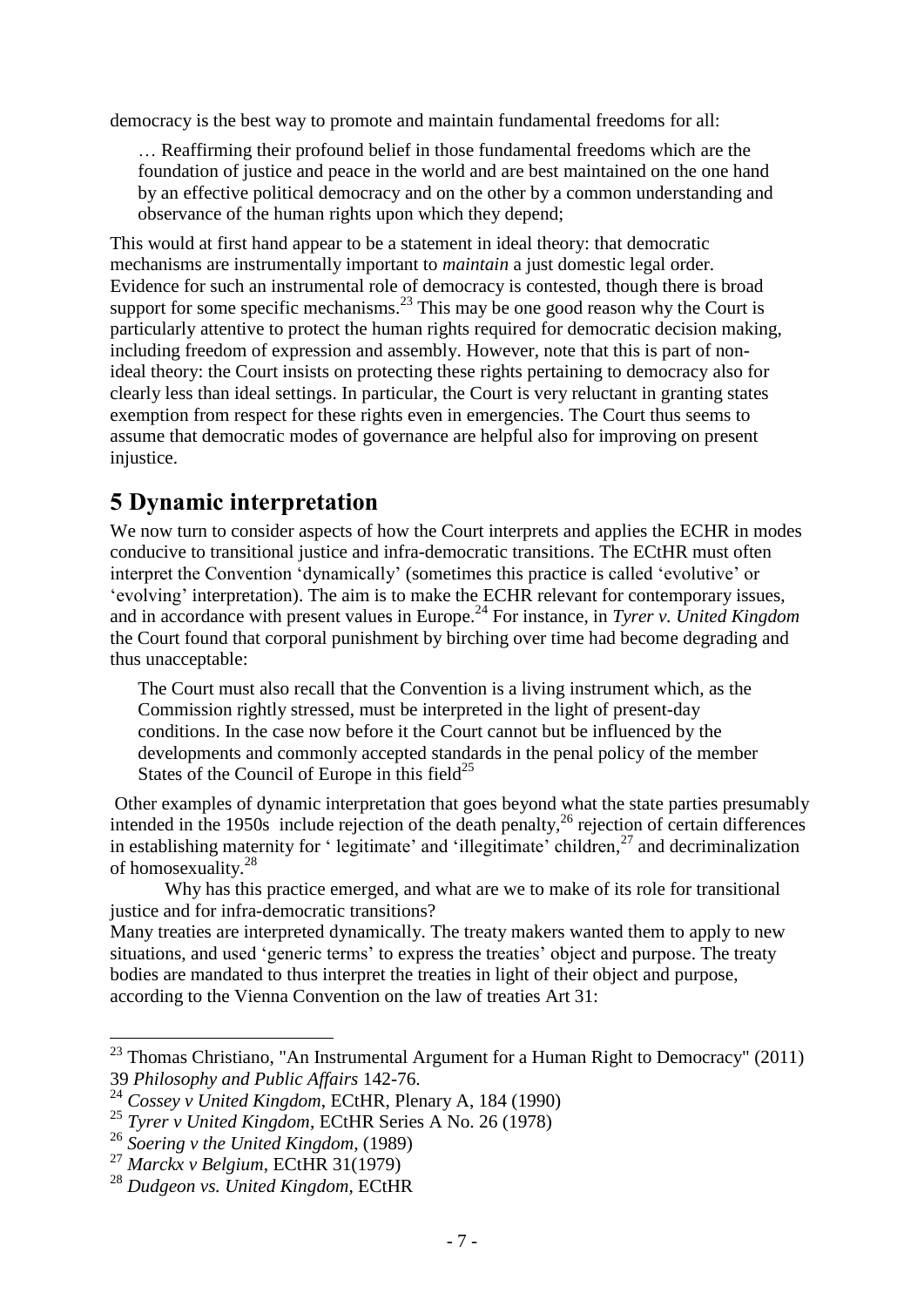General rule of interpretation

A treaty shall be interpreted in good faith in accordance with the ordinary meaning to be given to the terms of the treaty in their context and in the light of its object and purpose.<sup>29</sup>

This fits well with the ECtHR's declaration that "the Convention is a living instrument which must be interpreted in the light of present-day conditions."<sup>30</sup>, "in a manner which renders its rights practical and effective, not theoretical and illusory. "<sup>31</sup> The Court typically justifies such new interpretations by claims that there is *broad consensus* across most states in Europe. I return to this below.

The ECtHR applies a *Principle of Effectiveness*: The choice of interpretation should not be one which limits the obligations of the parties to the greatest degree, but must rather be appropriate to the aim and object of the treaty: to secure the aims of the Universal Declaration of Human Rights.<sup>32</sup>

How should we assess such 'dynamic interpretation'? Does it reliably promote transitional justice and infra-democratic transitions? Some such dynamic elements are impossible to avoid. As treaties often go, the ECHR has some vague terms where the states appear to have agreed to delegate further specification to the treaty bodies – for instance, the freedom of expression and the right to privacy. Judgments that specify such terms may serve as precedents for future judgments, thus dynamic interpretations develop the law in significant respects. Moreover, treaty changes are hard to obtain since they require unanimity among all states. All treaties must thus be interpreted by the members of the treaty bodies when circumstances change, at the risk of overstepping their authority.

This dynamic interpretation is one way that the ECtHR can be seen as assisting in moving states toward more just institutions. Nevertheless, some central objections to this practice merit mention.

State governments or administration often hold that judges of the ECtHR interpret a treaty unduly creatively, too far beyond the intentions of the signatories and hence unlawful. Some hold that this is the case when the ECtHR openly undertakes 'dynamic' interpretation of the convention. However, complaining citizens and NGOs may either downplay such 'illegality', or hold that such interpretations are necessary for many treaties to further their objectives under new societal circumstances. Indeed, leaving aside the normative significance of states' intentions when signing a treaty, it seems clear that since the Vienna Convention allows dynamic interpretation guided by such factors, it is reasonable that states' intentions when signing treaties have included such dynamic interpretation since "it is now firmly rooted in the international law on interpretation."<sup>33</sup>

However, it does seem to remain an open question how to assess whether 'evolutionary tendencies' are for the normatively better or for the worse, in order to determine whether the judges of the ECtHR are warranted in their dynamic interpretation. What standards do they use - and which should *we* use - to determine that such a development merits broader support and compliance? In particular, the Court's reliance on an 'emerging European consensus' when it grants states a 'margin of appreciation' merits more careful

<sup>&</sup>lt;sup>29</sup> Vienna Convention on the Law of Treaties.

<sup>30</sup> Tyrer v UK.

 $31$  Goodwin v UK.

<sup>32</sup>*Airey v Ireland*, Eur Ct HR Ser A, 2 E.H.R.R. 305(1979) *Artico v Italy*, 37 EurCtHR. (ser. A)(1980)

<sup>&</sup>lt;sup>33</sup> Birgit Schlütter, "Aspects of Human Rights Interpretation by the UN Treaty Bodies," in *UN Treaty Bodies - Law and Legitimacy*, ed. Geir Ulfstein and Helen Keller (Cambridge University Press, 2012).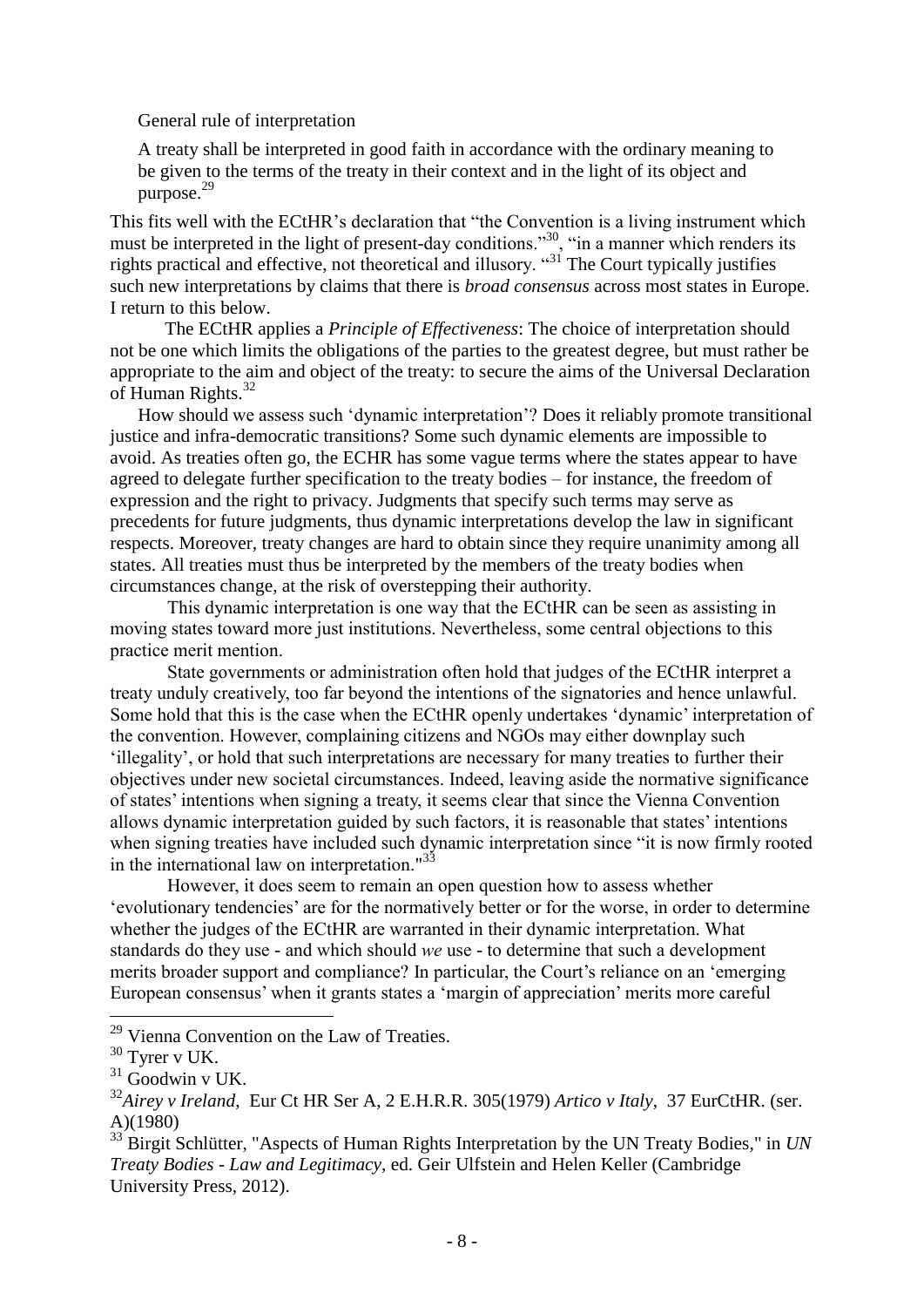attention.

## **6 The Margin of Appreciation Doctrine – Prompts Deliberation and Rule of Law**

One doctrine of the Court which arguably contributes to its promotion of more just institutions is the 'margin of appreciation' (MA). The Court sometimes leaves states some but not unlimited discretion for transitional justice policies.<sup>34</sup> The room for states' discretion is especially important when several values conflict, ranging from conflicts among human rights to conflicts between human rights and other important objectives. Note that what is at stake here is not how to interpret which rights individuals have, but rather that the state is granted the authority, within some limits, to determine whether these rights are violated in a particular case. The ECtHR thus applies a MA when it decides to not review and hence not challenge a state's decision.<sup>35</sup>

Some details of this practice are important to assess its contribution to transitional constitutionalism and infra-democratic transitions. The Court grants states some but not full discretion to decide whether they are in compliance with their treaty obligations - within several limits. The circumstances may be emergency situations, or when states can credibly claim that the violations of some individuals' rights is justified because the violations are proportionate to acceptable social objectives or other rights. Such exemptions are explicitly introduced for some rights: Article 8 on private life, Article 9 on religion, Article 10 on free expression, and Article 11 on peaceful assembly. Thus the ECtHR has granted a wide MA to states under certain non-ideal circumstances when the objective is to fight terrorism<sup>36</sup> – though the Court does not permit such rights violations to prevent crime in general.<sup>37</sup> It thereby may enhance the democratic quality of some member states.<sup>38</sup>

One particularly interesting limitation to the scope of the MA arguably serves to promote democratic deliberation. The Court refuses states a MA with regards to nonderogable rights: to life, against torture, slavery and forced labour.<sup>39</sup> The Court is also very reluctant to grant an MA for rights that are necessary for well-functioning democratic rule, such as freedom of expression for political debates; and freedom of association and free elections.<sup>40</sup> Such restrictions may occur, but must satisfy high standards of justification.

Of particular importance for transitional justice and infra-democratic transitions is another feature of the MA doctrine: the Court is also in effect more skeptical when the decisions do not reflect deliberation and will formation. The issue is then often whether there

 $34$  Brems, "Transitional Justice in the Case Law of the European Court of Human Rights," 303.

<sup>35</sup> George Letsas, "Two Concepts of the Margin of Appreciation" (2006) 26 *Oxford Journal of Legal Studies* 705-32, 706; George Letsas, *A Theory of Interpretation of the European Convention on Human Rights* (Oxford University Press, 2007), 80-81.

<sup>36</sup>*Klass and Others v. Germany*, ECtHR (1978)

<sup>&</sup>lt;sup>37</sup> Eva Brems, "The Margin of Appreciation Doctrine in the Case-Law of the European Court of Human Rights" (1996) 56 *Heidelberg Journal of International Law* 240, 263.

 $38$  arguably illustrating the general point argued by Robert O. Keohane, Stephen Macedo, and Andrew Moravcsik, "Democracy-Enhancing Multilateralism" (2009) 63 *International Organization* 1-31.

 $39$  Art 2, 3 and 4, respectively.

<sup>&</sup>lt;sup>40</sup> Brems, "The Margin of Appreciation Doctrine in the Case-Law of the European Court of Human Rights," 266, 268.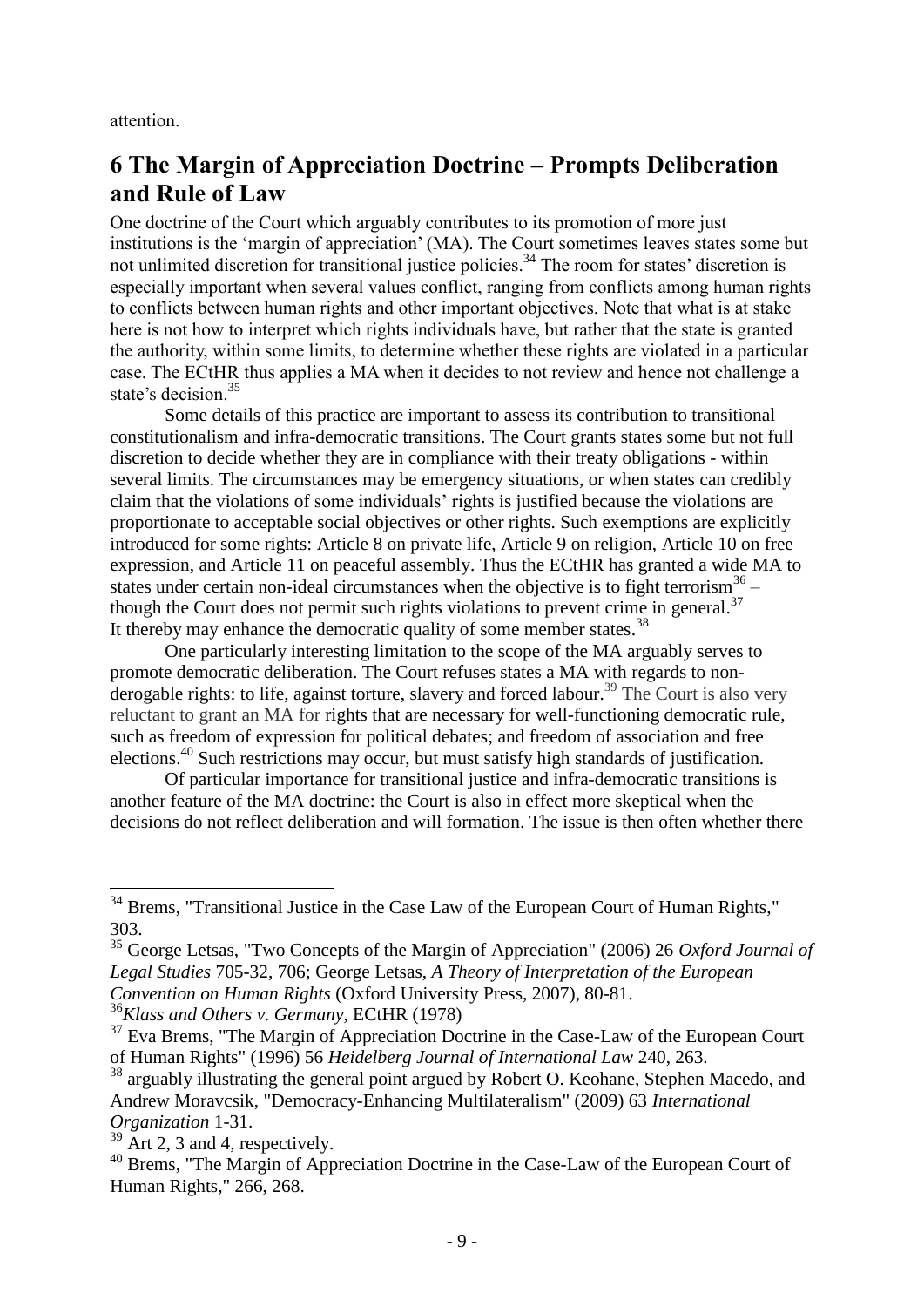is 'proportionality' or 'fair balance' between the means and the aim sought.<sup>41</sup> Discretion might be granted with regard to at least five different elements of the 'proportionality test' as developed in later cases and by various authors ( ). As part of this decision the Court assesses

- 1. The legitimacy of the social objective pursued
- 2. How important the restricted/derogated right is, e.g., as a foundation of a democratic society (para 49)
- 3. How invasive the proposed interference will be
- 4. Whether the restriction of the right is necessary (para 4)
- 5. Whether the reasons offered by the national authorities are relevant and sufficient (para 50).

For each of these, the Court may grant the state a narrow or broad MA. Note that some of these factors may well change over time in light of experiences about what rights are necessary for a 'democratic society' (Arts. 8-19) (, 613), or concerning realistic alternative policies.

For our purposes, the fifth condition merits attention: In several cases the ECtHR requires that the state must actually have stated reasons for its position, to show that it has performed the requisite 'balancing' or reasoning. One reason is that "it is only in the event that the national authorities offer grounds for justification that the Court can be satisfied … that they are better placed than it is to deal effectively with the matter."<sup>42</sup>

The ECtHR does not leave it completely to the state to set the standard for sufficient quality of the deliberation, or to determine and specify its main interests. The Court has sometimes found such a review unsatisfactory, because it did not find a "reasonable relationship of proportionality …. notwithstanding the wide margin of appreciation available to the national authorities."<sup>43</sup> It can also find weaknesses in the arguments or in the balancing. Thus in the ECtHR held that the state had overlooked alternative means to secure its objectives, alternatives that would have avoided the restrictions of rights.<sup>44</sup>

One important effect of the proportionality test is that states adjust their own practice accordingly, so as to avoid decisions against them. Thus the Court nudges states toward more careful deliberation about their choices of legislation and policies, and promotes the rule of law in the sense that legislatures and executives become more attentive to the mandates and procedures required by the ECHR.

Why should the ECtHR grant a MA in the first place? Note that among the reasons, one is particularly relevant for our discussion: the MA doctrine is often said to be an expression of deference to the domestic democratic processes of well-functioning states:

In the assessment of whether restrictive measures are necessary in a democratic society, due deference will be accorded to the State's margin of appreciation; the democratic legitimacy of measures taken by democratically elected governments

<sup>41</sup> *James and Others v. The United Kingdom*, European Court of Human Rights A 098 B 8793/79(1986) 50.

<sup>42</sup> *Schalk and Kopf v. Austria*, European Court of Human Rights(2010) dissenting opinion. Cf Jan Kratochvil, "The Inflation of the Margin of Appreciation by the European Court of Human Rights" (2011) 29 *Netherlands Quarterly of Human Rights* 324-57, 333. <sup>43</sup> *A v. Norway*, ECtHR (2009) 74.

<sup>44</sup> *Rasmussen v Denmark*, ECtHR 71 Ser B(1988), Laurence Helfer, "Consensus, Coherence and the European Convention on Human Rights" (1993) 133 *Cornell International Law Journal* , 161.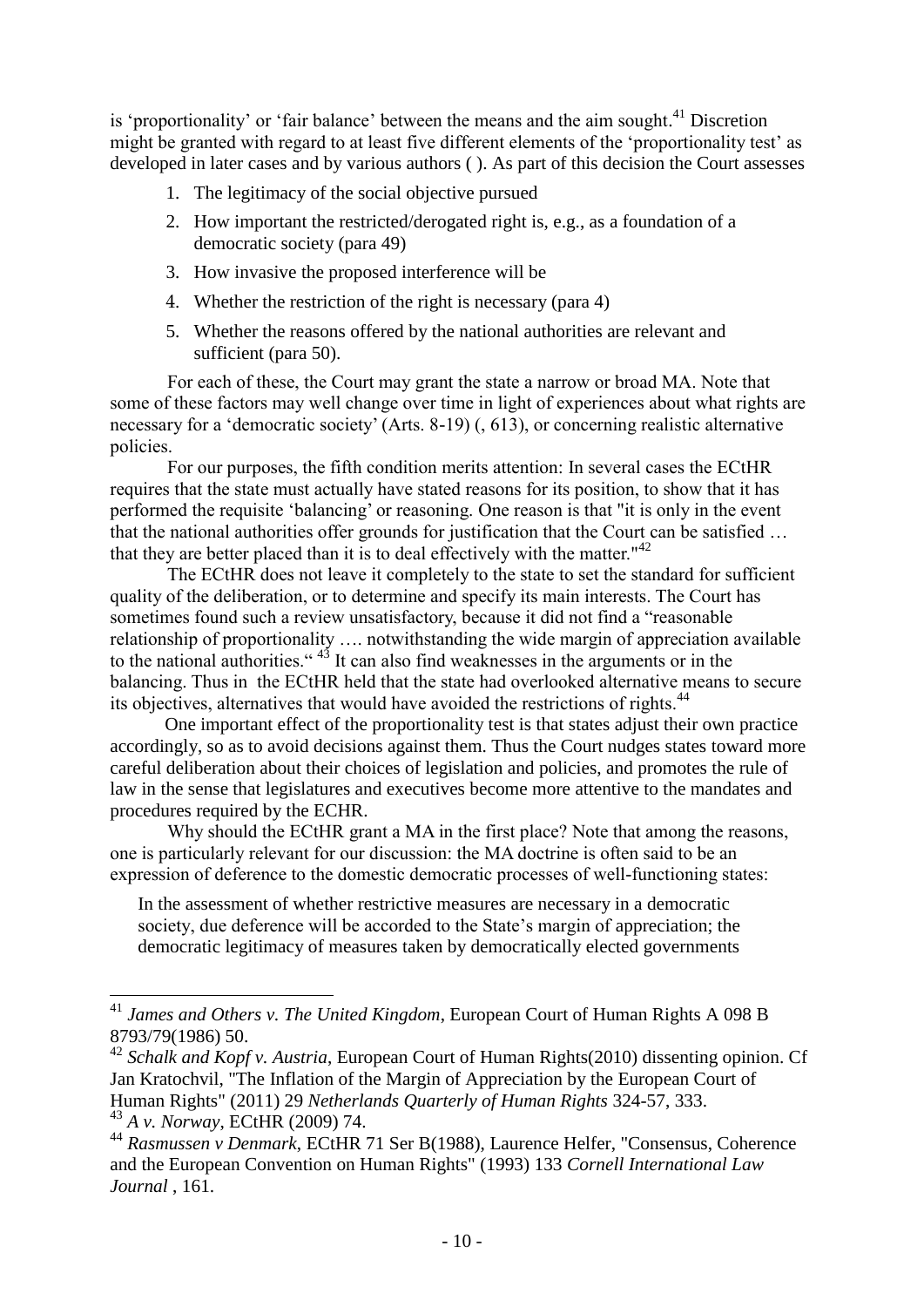commands a degree of judicial self-restraint<sup>45</sup>

However, recall that not all Council of Europe states are well functioning in this sense, and none of them function well all the time. This variation in 'democratic quality' should have implications for the Court's procedures. Those states that are more democratic – however defined – might have a stronger claim to a broader margin of appreciation than do less democratic states. This is one way the ECtHR can avoid criticism of trespassing on the democratically legitimated rules of accountable parliaments. However, such a distinction between states of differing democratic quality may be difficult to draw and politically impossible to state for the ECtHR. By instead applying a proportionality test to individual cases brought for it, the Court avoids such contentious categorizations. At the same time the Court may help foster the instrumental benefits of deliberation – regardless of how democratic such a deliberative process is. The MA doctrine should therefore arguably not explicitly grant a broader MA to a more democratic state tout court. Note that the list of 5 check points may be particularly suitable for this purpose: these points would tend to be necessary topics for democracies and less democratic states alike, for them to be sufficiently responsive to individuals' interests as protected by human rights. Thus we see that the Court also judges against states that score high on democracy standards. They may not enjoy a broad MA in a particular case insofar as they do not give evidence of due deliberation on the proportionality issues. 46

## **6 'An Emerging European Consensus' – whence and whither?**

A particular aspect of the practice of dynamic interpretation and MA doctrine poses particular challenges, central to our concern with the Court's promotion of justice under non-ideal circumstances. The issue is how the Court identifies and uses an 'emerging European consensus.' The Court sometimes refers to "the existence or non-existence of common ground between the laws of the Contracting States"<sup>47</sup> When the Court believes that a consensus emerges among European states, the ECtHR may restrict the scope of the MA, or increase the level of scrutiny of the argument presented by the state.

What counts in favour of this role of an emerging consensus? The Court's decision to pay attention to such a consensus may be one plausible form of self-binding, to regulate its dynamic interpretation of the ECHR, to restrain judicial discretion. For instance, in *Tyrer v. United Kingdom* the Court found that corporal punishment by birching over time had become degrading and thus unacceptable.<sup>48</sup> Other examples also mentioned above include the death penalty<sup>49</sup> and distinctions between 'legitimate' and 'illegitimate' children.<sup>50</sup>

As regard the role of such an emerging consensus in the MA doctrine, note that violations of rights "of fundamental importance" are not permitted even where there is lack of consensus. Thus in the Hirst case concerning convicted prisoners' voting rights, the Court maintained that "even if no common European approach to the problem can be discerned, this

<sup>45</sup> *Karatas v. Turkey*, European Court of Human Rights(1999) Joint partly dissenting opinion of judges Wildhaber, Pastor Ridruejo, Costa and Baka.

<sup>46</sup> *Lindholm and Others v Norway*, ECtHR Series B 13221/08(2012); *X v. United Kingdom*, European Court of Human Rights Eur Ct HR (1997).

<sup>47</sup> *Rasmussen v Denmark*, ECtHR 87(1984), para 40; *X v. United Kingdom*, 13; cf. Brems, "The Margin of Appreciation Doctrine in the Case-Law of the European Court of Human Rights," 248, 276.

<sup>48</sup> *Tyrer v United Kingdom.*

<sup>49</sup> *Soering v the United Kingdom.*,

<sup>50</sup> *Marckx v Belgium.*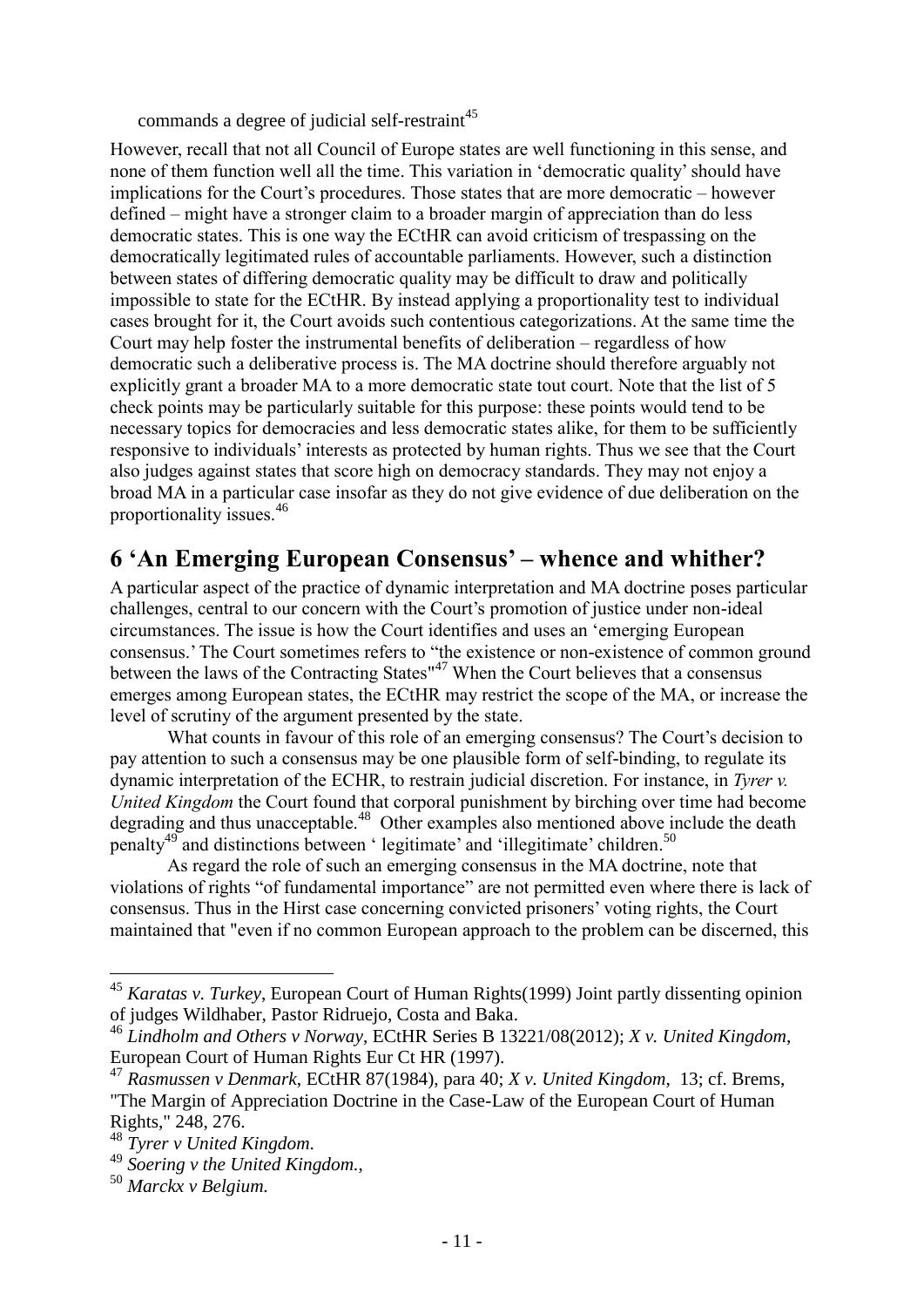cannot in itself be determinative of the issue."<sup>51</sup>

How does the Court identify such a consensus? George Letsas argues that the consensus practice has evolved beyond determining an actual 'shared approach' among the states, but simply relies on "some abstract sense of common standards" – possibly garnered from nonbinding international documents.<sup>52</sup> This development grants even more discretion to the Court. Thus the ECtHR at times claims to observe an emerging international consensus beyond Europe. In the *Goodwin* case on the rights of transsexuals:

The Court accordingly attaches less importance to the lack of evidence of a common European approach to the resolution of the legal and practical problems posed, than to the clear and uncontested evidence of a continuing international trend in favour not only of increased social acceptance of transsexuals but of legal recognition of the new sexual identity of post-operative transsexuals.<sup>53</sup>

In the *Demir and Baykara* case on trade union rights the ECtHR even referred to international legal instruments which the respondent state had not ratified:

In this context, it is not necessary for the respondent State to have ratified the entire collection of instruments that are applicable in respect of the precise subject matter of the case concerned. It will be sufficient for the Court that the relevant international instruments denote a continuous evolution in the norms and principles applied in international law or in the domestic law of the majority of member States of the Council of Europe and show, in a precise area, that there is common ground in modern societies. 54

A criticism of this practice is that the procedure to determine an "emerging common practice" – or "some abstract sense of common standards" is exceedingly opaque – sometimes also contested by the participating judges:<sup>55</sup>

the Court leaves itself vulnerable to the charge that it manipulates the consensus inquiry to achieve an interpretation of the Convention that it finds ideologically pleasing $56$ 

Indeed, the ECtHR does not seem to have an established procedure to determine whether there is a requisite consensus. <sup>57</sup> One main response could thus be to make the rules of the MA

<sup>51</sup> *Hirst v. The United Kingdom (Ii)*, European Court of Human Rights, Grand Chamber Reports of Judgments and Decisions (2005).

<sup>52</sup> George Letsas, "The ECHR as a Living Instrument: Its Meaning and Legitimacy," in *The European Court of Human Rights*, ed. Andreas Follesdal, Birgit Peters, and Geir Ulfstein (Cambridge University Press, 2013).

<sup>53</sup> *Christine Goodwin v. The United Kingdom*, European Court of Human Rights(2002), 85.

<sup>54</sup> *Demir and Baykara v. Turkey*, ECtHR, Grand Chamber(2008), Para 86.

<sup>55</sup> *Rasmussen v Denmark*, , Para 40; *X v. United Kingdom*, , 13; cf Brems, "The Margin of Appreciation Doctrine in the Case-Law of the European Court of Human Rights,"; Letsas, "The ECHR as a Living Instrument: Its Meaning and Legitimacy."

<sup>56</sup> Helfer, "Consensus, Coherence and the European Convention on Human Rights,", 154; cf Brems, "The Margin of Appreciation Doctrine in the Case-Law of the European Court of Human Rights," 282.

<sup>57</sup> Benvenisti, "Margin of Appreciation, Consensus, and Universal Standards," Howard Charles Yourow, *The Margin of Appreciation Doctrine in the Dynamics of European Human*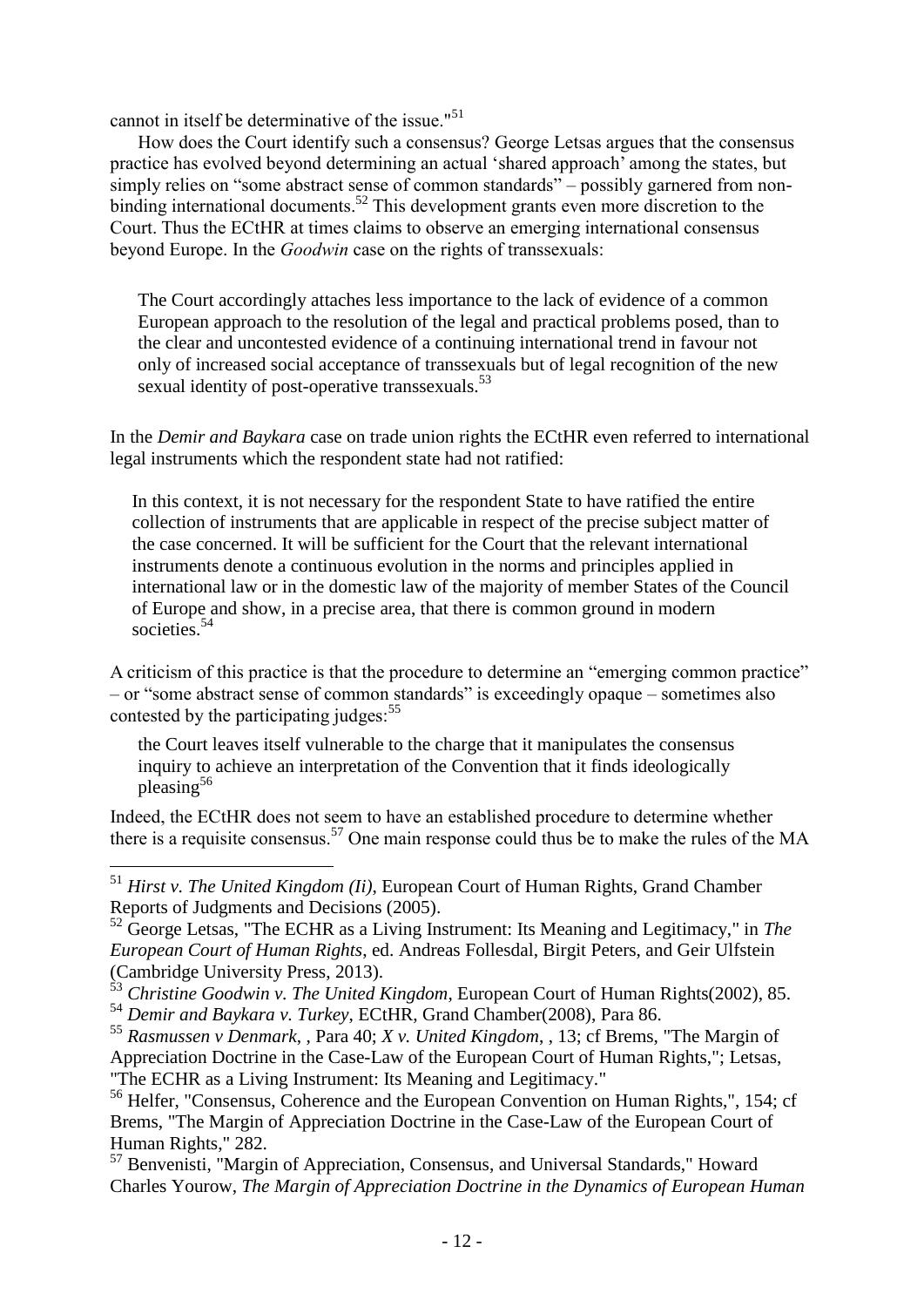doctrine including the application of this consensus test more precise. Sometimes claims about an emerging consensus seem overdrawn. Indeed, one may suspect that judges are not constrained much in their discretion by this requirement that they observe an emerging consensus. One example concerns the diminishing differences states have made between 'legitimate' and 'illegitimate' children, mentioned above. The Court claimed in that there was an emerging European consensus to this effect, citing conventions with such wording.<sup>58</sup> However, the majority of European states had *not* signed these conventions at the time.<sup>59</sup> Sometimes the Court refers – arguably haphazardly - to non-European states such as New Zealand and Australia.<sup>60</sup> In some cases the judges disagree amongst themselves whether there is a development among the states toward shared grounds.<sup>61</sup>

A more general criticism of this practice is that one important aim of the ECHR is to protect those who find themselves in the minority against majorities' abuse of power, intentional or not. Indeed, a standard weakness of majoritarian democratic decision making is to ignore a minority's interests. Thus there would seem to be little reason to limit human rights protections of a minority based on a *consensus of majorities*. In this vein, George Letsas notes that "if human rights are distinctively counter-majoritarian then it makes no sense conditioning their scope and meaning on what the majority itself believes."<sup>62</sup> A central concern is that there is no reason to believe that an 'emerging consensus' among *majorities* in Europe ensures that certain minority rights will be protected. To rephrase this worry into our concerns about transitional justice: there is no obvious mechanism to ensure that all transitions will be toward more just arrangements, rather than toward more injustice. It may in principle be a minority of European states that continue to ensure better human rights protection, while a majority of states converge on a less optimal set of policies – be it concerning counter terrorist measures, or concerning the Roma-Sinti minority. An emerging consensus does not guarantee that the consensus provides better human rights protection. Thus, the domain of application of such a consensus principles must be carefully delineated.

I submit that the upshot of this discussion about the consensus policy is that its scope of application and methodology are now too vague. Currently the Court is vulnerable to understandable suspicion that it abuses its discretion under the guise of the present consensus doctrine. As it stands, the practice carries a high risk of "manipulative relativity" <sup>63</sup> This is not to deny that it may become defensible as a way to regulate Court discretion concerning its dynamic interpretation, and hence reduce the understandable fears of domination by judges.

A more developed procedure to determine consensus, drawing on comparative legal analysis and sociology may help the Court's task to combine sufficient respect for state

*Rights Jurisprudence* (Brill, 1996), 158; cf Helfer, "Consensus, Coherence and the European Convention on Human Rights."

<sup>58</sup> *Marckx v Belgium*.

 $\overline{a}$ 

<sup>59</sup> Letsas, "The ECHR as a Living Instrument: Its Meaning and Legitimacy,"; John G. Merrills, "The Development of International Law by the European Court of Human Rights." (1988), 74.

<sup>60</sup> *Christine Goodwin v. The United Kingdom*, cf Ignacio de la Rasilla del Moral, "The Increasingly Marginal Appreciation of the Margin-of-Appreciation Doctrine" (2006) 7 *German Law Journal* 611.

<sup>61</sup> *Cossey v. United Kingdom*, , 21; Brems, "The Margin of Appreciation Doctrine in the Case-Law of the European Court of Human Rights."

<sup>62</sup> Letsas, *A Theory of Interpretation of the European Convention on Human Rights*, Letsas, "The ECHR as a Living Instrument: Its Meaning and Legitimacy."

<sup>63</sup> del Moral, "The Increasingly Marginal Appreciation of the Margin-of-Appreciation Doctrine."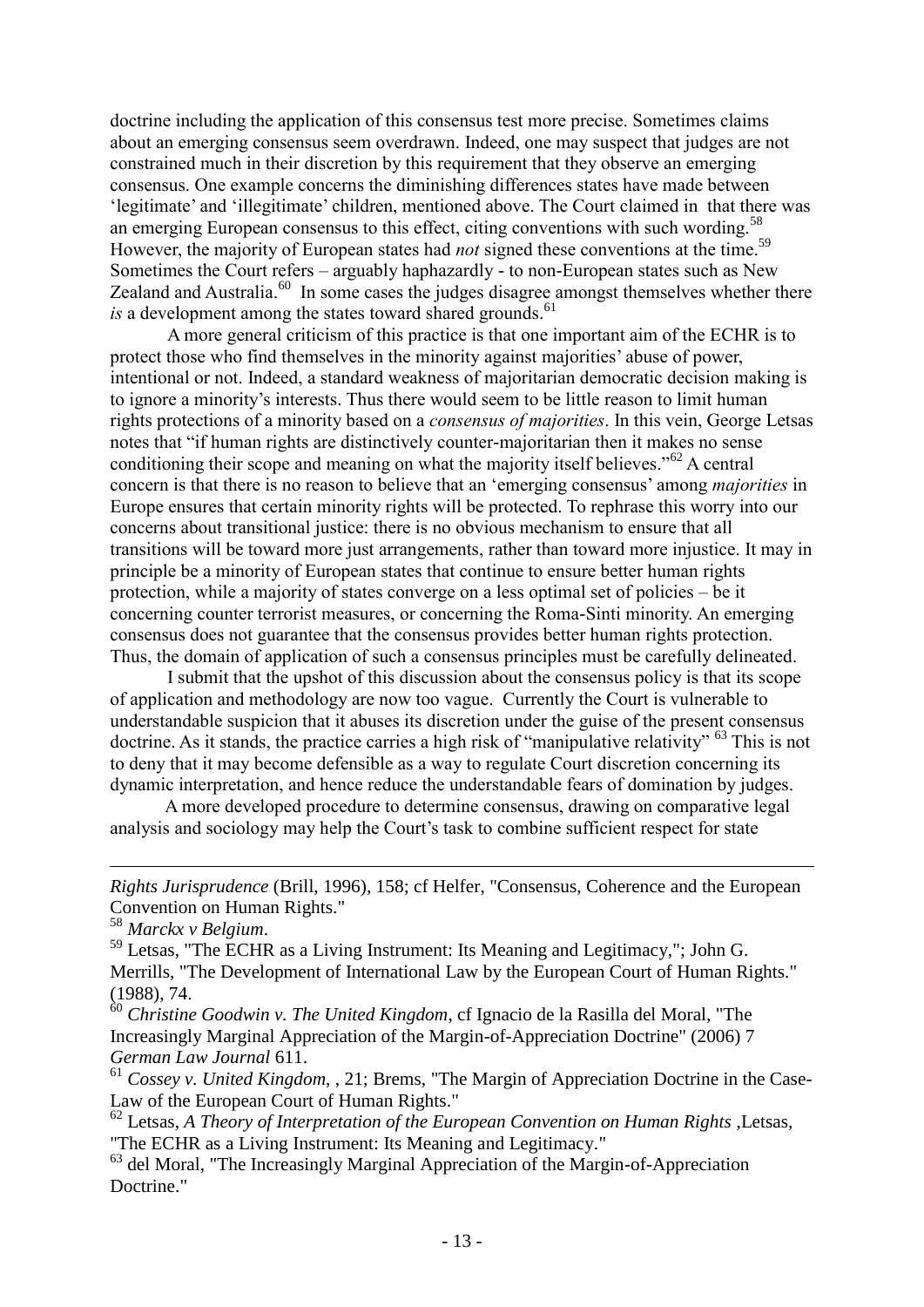sovereignty whilst performing its obligations of international human rights judicial review. Such reforms must also seek to reduce the general vagueness of the MA doctrine to enhance legal certainty and bolster domestic democratic deliberation.

However, George Letsas concludes on the basis of the case law, that the Court currently does not aim for better empirically grounded claims about consensus. He argues that

for the evolution to constitute a standard of correctness for the ECHR it is not necessary to establish any concrete consensus among the majority of contracting states. The idea is more that of a hypothetical consensus: given the principles we now believe underlie the Convention, how would reasonable people agree to apply these principles to concrete human rights cases? But there need not be actual consensus on the application of these principles<sup> $64$ </sup>

I submit that this seems normatively appropriate. To change the Court's policies to reduce vagueness about 'consensus' is neither necessary nor sufficient. The emerging precision may be toward a normatively problematic consensus. In the European setting, the millennium long flourishing 'shared value' of anti- Semitism and its horrific results should warn us that general consensus among states is insufficient. <sup>65</sup> In the famous phrase ascribed to Maynard Keynes, it may be "better to be roughly right, than to be precisely wrong." The normative challenge in these situations is when there is disagreement – i.e. *not* a complete consensus – which there by definition is not when a state is not complying. I submit that close to universal consensus on a development in state legislation or policies is not sufficient for the Court to require other states to change. To identify which emerging consensuses should be promoted requires the Court to engage in normative reasoning about which emerging trends will indeed further the objectives of the ECHR in the shorter and longer term. It is not obvious that an 'emerging' consensus among states should be regarded as more than a way to *nominate* such evolving standards that promote transitional justice and infra-democratic transitions.

# **8 Conclusion**

 $\overline{a}$ 

I have sought to lay out different ways that the European Court of Human Rights can be seen as promoting 'transitional justice' and infra-democratic transitions, in states whose basic social structure is not fully just, or that fail to comply fully with those just institutions that are established. The ECtHR assists states establish normatively better laws and policies, and promoting better compliance rates with them in several ways. It acts as a gatekeeper to the EU and the Council of Europe, it addresses individual cases, and it interprets the European Convention on Human Rights in ways that arguably moves the member states in a normatively desirable direction. The member states of the Council of Europe are not fully just by plausible standards of justice, and thus other principles and policies may be called for than those justified in 'ideal theory'.

The Court may strengthen domestic judiciaries, and nudge them to secure human rights domestically. There are several ways the Court promotes such compliance; and several ways that the perspectives of transitional justice inform the interpretation of the ECHR. This is of course not to say that these features cannot be criticized. To conclude, note at least two controversial aspects of the Court's practice.

Firstly, the Court seems to assume that standards appropriate for 'ideal theory' also

<sup>64</sup> George Letsas, "Strasbourg's Interpretive Ethic: Lessons for the International Lawyer" (2010) 21 *European Journal of International Law* 509-41, 531.

<sup>&</sup>lt;sup>65</sup> Yutaka Arai-Takahashi, "The Margin of Appreciation Doctrine: A Theoretical Analysis of Strasbourg's Variable Geometry," in *The European Court of Human Rights*, ed. Andreas Follesdal, Birgit Peters, and Geir Ulfstein (Cambridge University Press, 2013).